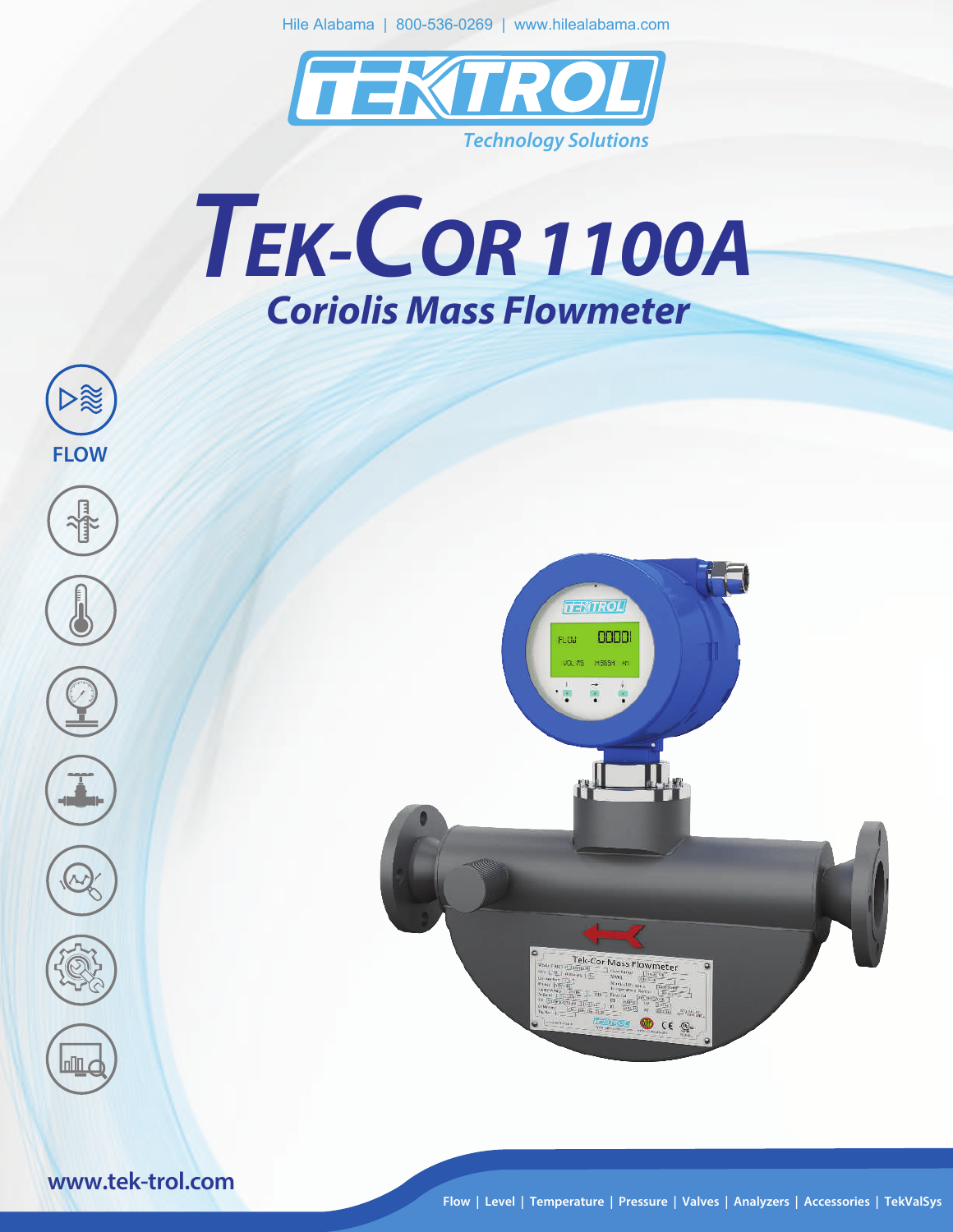

#### **Introduction**

There can often be more than one type of fluid used in your process, each with different properties. Your process and product quality completely depend on the accuracy with which you measure each of these fluids. Our range of Coriolis mass flowmeters are designed to suit your need to measure almost any fluid across any application. Built on the Coriolis principle, these meters measure the mass of the fluids directly, rather than volume and hence they do not require compensations for factors such as temperature and pressure which impact volume and accuracy of measurement.

### **Measuring Principle**

The Coriolis measuring principle refers to the effect that a moving mass has on a body in a rotating frame of reference. The moving mass exerts an apparent force on the body, causing a deformation. This force is called the Coriolis force. It does not act directly on the body, but on the motion of the body. This principle is used in Coriolis flowmeters.



U-Shaped Coriolis Flowmeter

A Coriolis flowmeter consists of two parallel tubes that are made to oscillate using a magnet. These oscillations are recorded by sensors fitted at the inlet and outlet of each tube. In a no-flow state, the oscillations are synchronised, since there is no mass exerting any force on the tubes. On the other hand, any fluid, gas flowing through the tubes generates Coriolis forces, causing the tubes to twist in proportion to the mass flow rate of the medium.







**Operation**



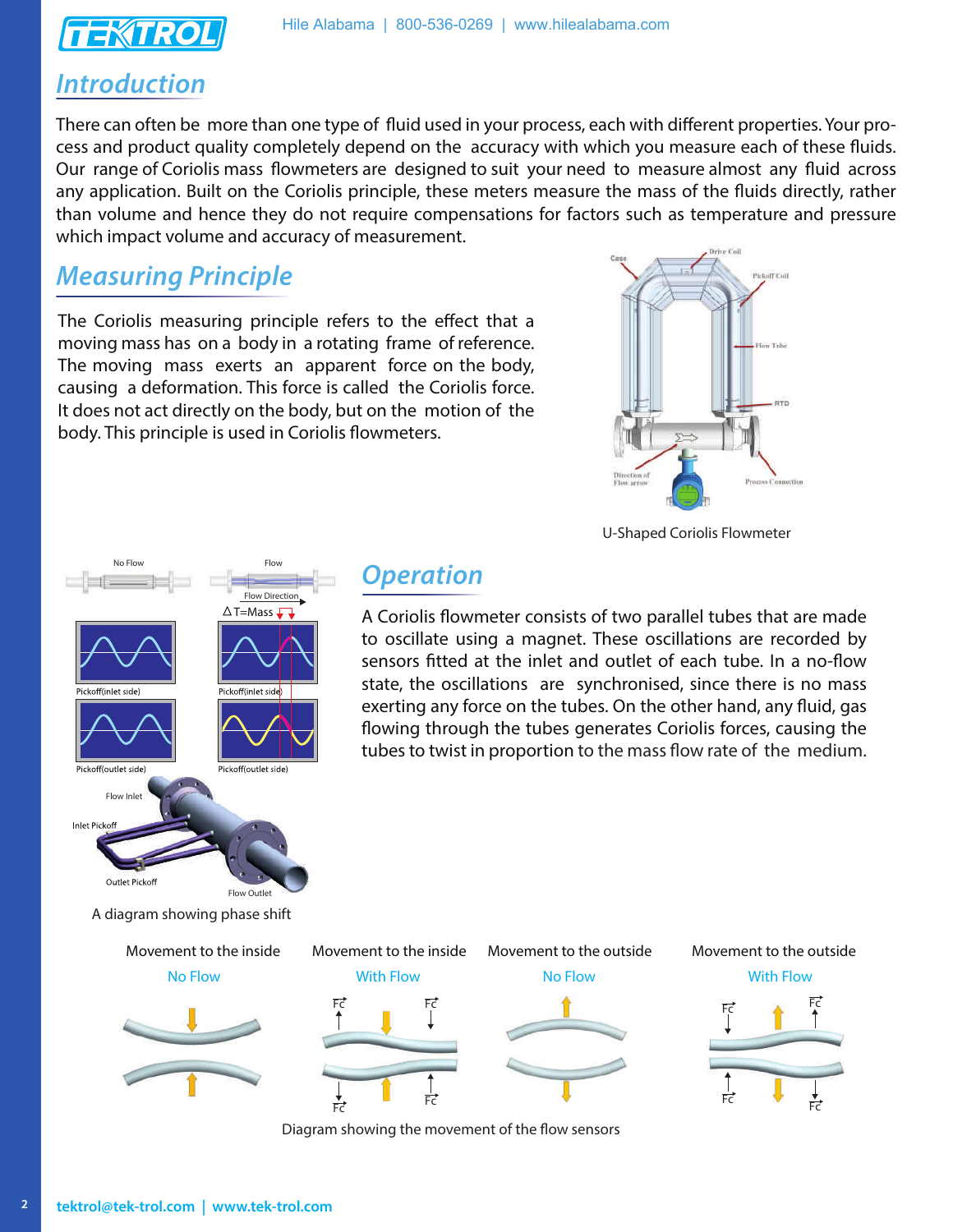

### **Tek-Cor 1100A Series Coriolis Flowmeter**

The Tek-Cor 1100A Series Coriolis Flowmeters are available in the following three configurations:



**• U-Shaped**

These flowmeters are comprised of two tubes that are arranged in the shape of the letter 'U', a magnet and coil assembly, and sensors at the inlet and outlet of the tubes. Coriolis forces exerted by the flow medium are used to determine the mass flow rate and density of the medium.

U-Shaped sensor (Size 1 ½" to 8")

#### **• Micro-bend Shaped**

These flowmeters are comprised of two U-Shaped tubes in a casing with a considerably smaller radius than conventional U-Shaped Coriolis flowmeters. The smaller radius ensures a more compact instrument with significantly lower pressure differential values compared to other flowmeters.



Micro-bend Shaped sensor (Size ½" to 8")



#### **• Triangle Shaped**

The Triangular flowmeter is the most compact in our range of Coriolis mass flowmeters, designed specifically to provide optimum performance in low-flow applications. It is comprised of a single flow tube which is considerably smaller in size than the conventional U-Shaped tube.

Triangle Shaped Sensor (Size ½" to 1")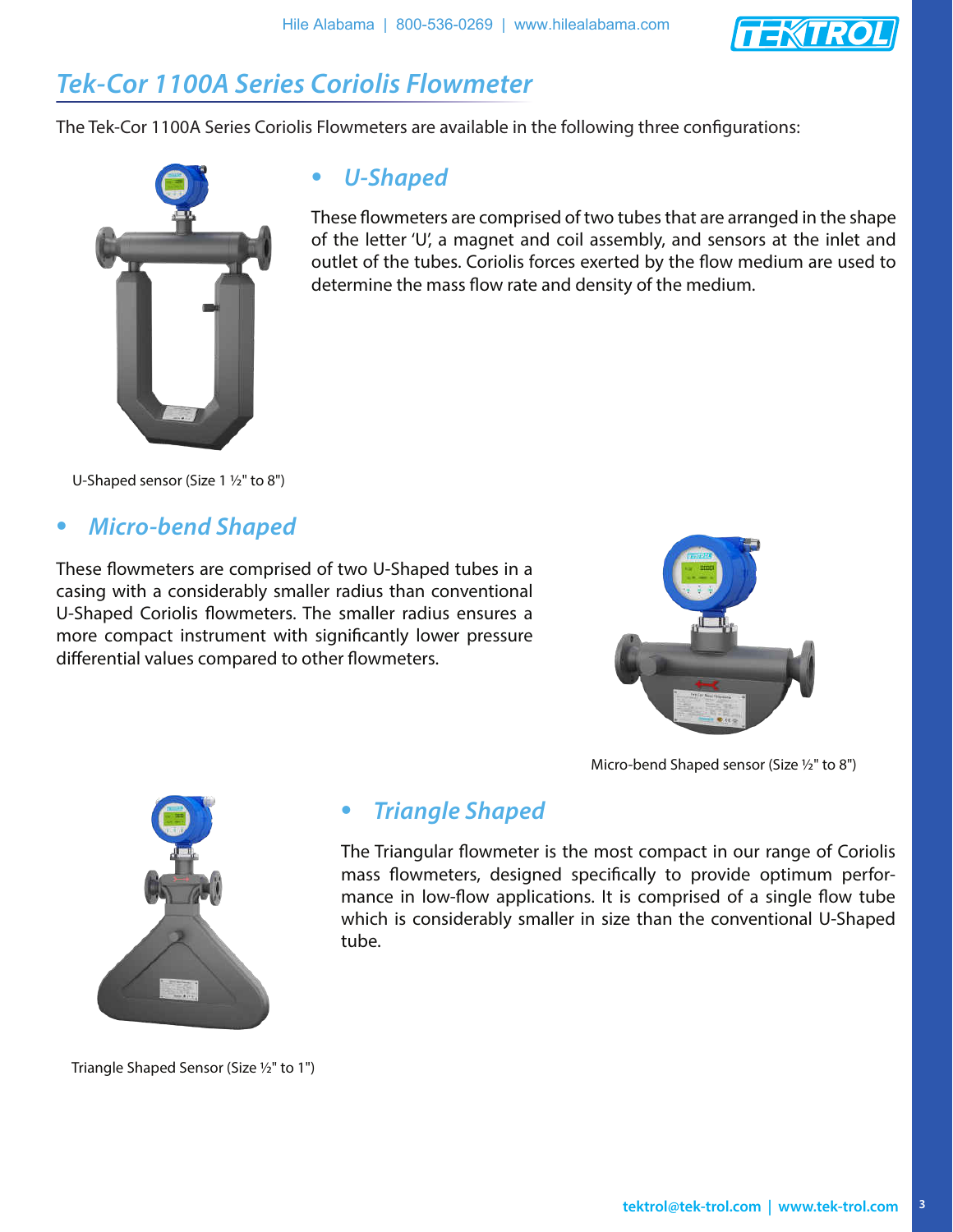

## **Tek-Cor 1100A Transmitter**

The Tek-Cor 1100A transmitter is a high-performing transmitter that uses a micro-processor and offers zero calibration, adjustable pulse outputs, an RS485, and a HART communication protocol. It is highly stable and accurate, as well as easy to install and operate. It requires low maintenance which keeps your process downtime to a minimum and covers the cost of ownership over the long term.



Tek-Cor 1100A Transmitter

### **Benefits**

- Suitable for aggressive and contaminated media
- Measurement and display of percent water-cut for oil or water mixtures
- High rotation frequency and well-balanced measuring tubes
- Higher Sampling and Digital Filtering
- Shorter response time
- No moving parts
- Can be used in extremely harsh conditions
- High accuracy for measuring mass flow, density, temperature, and volume flow

### **Application**

- Used to measure steady uniform flow of common viscous fluid, non-Newtonian fluid, slurry containing some solid components, and liquids containing some trace of gases
- Suitable for the bulk measurement of products like syrup, molasses, and raw chemicals

### **Dimensional Drawings**

#### Outline Dimension for Triangle Shaped

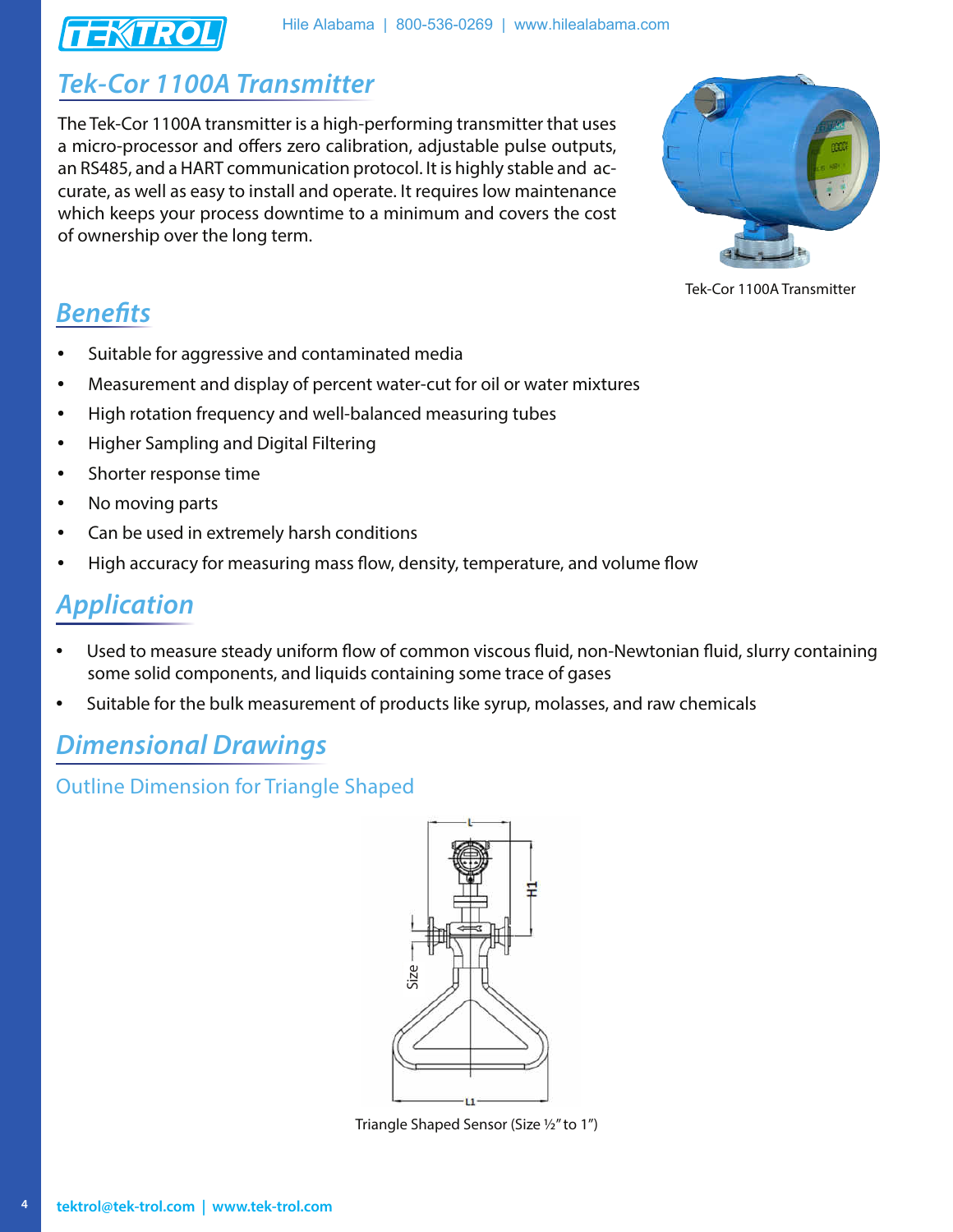

| <b>Size</b>     |                      |                        | /L 1/         | н                    | 'H1                  |                      |
|-----------------|----------------------|------------------------|---------------|----------------------|----------------------|----------------------|
|                 | $\leq 300$ # (4 MPa) | $\geq 600$ # (6.3 MPa) |               |                      | Integrated           | Remote               |
| $\frac{1}{2}$ " | 7.08"                | 7.63"                  | 13.77"        | 11.41"               | 10.23"               | 7.48"                |
| (15 mm)         | $(180 \, \text{mm})$ | (194 mm)               | $(350$ mm $)$ | $(290 \, \text{mm})$ | $(260 \, \text{mm})$ | $(190 \, \text{mm})$ |
| 1"              | 7.87"                | 7.96"                  | 18.03"        | 15.74"               | 11.02"               | 8.26"                |
| (25 mm)         | $(200 \text{ mm})$   | $(248 \text{ mm})$     | $(458$ mm $)$ | $(400 \, \text{mm})$ | $(280 \, \text{mm})$ | $(210 \, \text{mm})$ |

### Outline Dimensions for U-Shaped



U-Shaped sensor (Size 1 ½" to 8")

| <b>Size</b>          |                       |                        | L1                    | Н                     |                      | H1                   |
|----------------------|-----------------------|------------------------|-----------------------|-----------------------|----------------------|----------------------|
|                      | ≤300# (4 MPa)         | $\geq 600$ # (6.3 MPa) |                       |                       | Integrated           | Remote               |
| $1\frac{1}{2}$ "     | 20.47"                | 21.53"                 | 18.5"                 | 25.98"                | 11.02"               | 8.26"                |
| $(40 \text{ mm})$    | $(520 \, \text{mm})$  | $(547 \, \text{mm})$   | $(470 \, \text{mm})$  | $(660 \, \text{mm})$  | $(280 \, \text{mm})$ | $(210 \, \text{mm})$ |
| 2"                   | 21.96"                | 23.14"                 | 21.65"                | 27.95"                | 11.41"               | 8.66"                |
| $(50 \text{ mm})$    | $(558 \, \text{mm})$  | $(588 \, \text{mm})$   | $(550 \, \text{mm})$  | (710 mm)              | $(290 \, \text{mm})$ | $(220 \, \text{mm})$ |
| 3"                   | 30.70"                | 31.81"                 | 27.95"                | 40.94"                | 12.59"               | 9.84"                |
| $(80 \text{ mm})$    | $(780 \, \text{mm})$  | $(808 \, \text{mm})$   | $(710 \, \text{mm})$  | $(1040 \text{ mm})$   | (320 mm)             | $(250 \, \text{mm})$ |
| 4"                   | 36.22"                | 37.32"                 | 33.85"                | 44.88"                | 13.77"               | 11.02"               |
| $(100 \, \text{mm})$ | $(920 \, \text{mm})$  | $(948 \, \text{mm})$   | $(860 \, \text{mm})$  | $(1140 \text{ mm})$   | $(350$ mm $)$        | $(280 \, \text{mm})$ |
| 6"                   | 43.30"                | 44.88"                 | 41.33"                | 59.84"                | 14.96"               | 12.20"               |
| $(150 \, \text{mm})$ | $(1100 \, \text{mm})$ | $(1140 \, \text{mm})$  | $(1050 \, \text{mm})$ | $(1520 \, \text{mm})$ | $(380 \, \text{mm})$ | $(310 \, \text{mm})$ |
| 8"                   | 53.70"                | 55.51"                 | 45.66"                | 65.15"                | 16.53"               | 13.77"               |
| $(200 \, \text{mm})$ | $(1364 \, \text{mm})$ | $(1410 \, \text{mm})$  | $(1160 \, \text{mm})$ | $(1655 \, \text{mm})$ | $(420 \, \text{mm})$ | $(350 \, \text{mm})$ |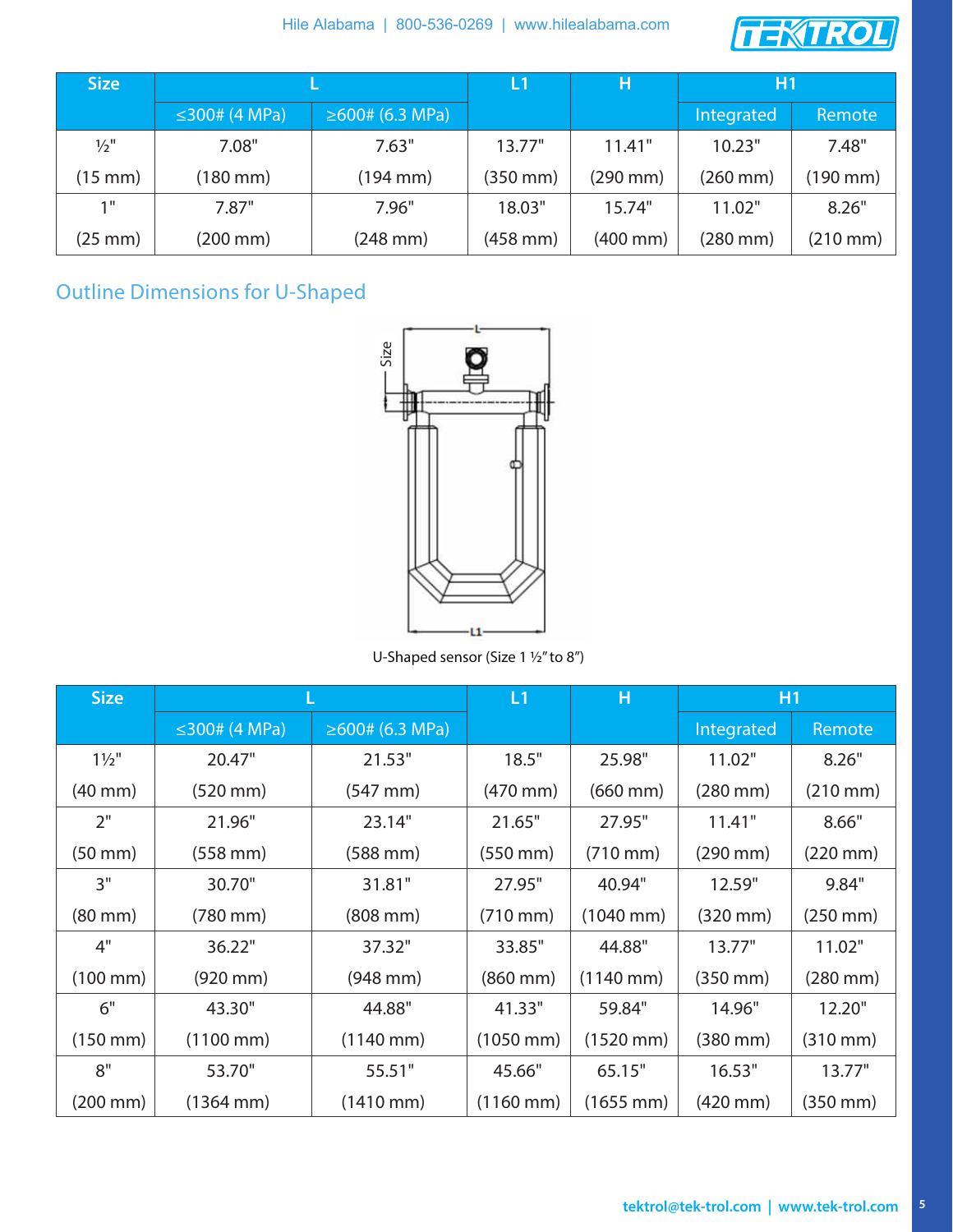

### Outline Dimension of Micro-bend Shaped



Micro-bend Shaped Sensor (Size ½" to 8")

| <b>Size</b>          |                       | L1                    | Н                     | H1                    |                      |                      |
|----------------------|-----------------------|-----------------------|-----------------------|-----------------------|----------------------|----------------------|
|                      | ≤300# (4 MPa)         | ≥600# (6.3 MPa)       |                       |                       | Integrated           | Remote               |
| $\frac{1}{2}$ "      | 15.74"                | 16.29"                | 11.02"                | 7.24"                 | 11.41"               | 8.66"                |
| $(15 \text{ mm})$    | $(400 \, \text{mm})$  | $(414 \, \text{mm})$  | $(280 \, \text{mm})$  | $(184 \text{ mm})$    | $(290 \, \text{mm})$ | $(220 \, \text{mm})$ |
| 1"                   | 19.68"                | 21.10"                | 14.17"                | 9.84"                 | 11.81"               | 9.05"                |
| $(25 \text{ mm})$    | $(500 \text{ mm})$    | $(536$ mm $)$         | $(360$ mm $)$         | $(250 \, \text{mm})$  | $(300$ mm $)$        | $(230 \, \text{mm})$ |
| $1\frac{1}{2}$       | 23.62"                | 24.96"                | 18.11"                | 11.81"                | 12.20"               | 9.44"                |
| $(40 \text{ mm})$    | $(600 \, \text{mm})$  | $(634 \, \text{mm})$  | $(460 \, \text{mm})$  | $(300 \, \text{mm})$  | $(310 \text{ mm})$   | $(240 \, \text{mm})$ |
| 2"                   | 31.49"                | 32.59"                | 25.19"                | 16.14"                | 12.59"               | 9.84"                |
| $(50 \text{ mm})$    | $(800 \, \text{mm})$  | $(828 \, \text{mm})$  | $(640 \, \text{mm})$  | $(410 \, \text{mm})$  | $(320$ mm $)$        | $(250 \, \text{mm})$ |
| 3"                   | 35.43"                | 36.53"                | 27.55"                | 19.29"                | 13.77"               | 11.02"               |
| $(80 \text{ mm})$    | $(900 \, \text{mm})$  | $(928 \, \text{mm})$  | $(700 \, \text{mm})$  | $(490 \, \text{mm})$  | $(350$ mm $)$        | $(280 \, \text{mm})$ |
| 4"                   | 44.48"                | 45.51"                | 33.85"                | 25.98"                | 14.56"               | 11.41"               |
| $(100 \, \text{mm})$ | $(1130 \, \text{mm})$ | $(1156 \, \text{mm})$ | $(860 \, \text{mm})$  | $(660 \, \text{mm})$  | $(370 \, \text{mm})$ | $(290 \, \text{mm})$ |
| 6"                   | 55.51"                | 57.08"                | 47.24"                | 35.43"                | 15.74"               | 12.99"               |
| $(150 \, \text{mm})$ | $(1410 \, \text{mm})$ | $(1450 \, \text{mm})$ | $(1200 \, \text{mm})$ | $(900 \, \text{mm})$  | $(400 \, \text{mm})$ | $(330$ mm $)$        |
| 8"                   | 70.86"                | 72.59"                | 57.08"                | 46.06"                | 16.53"               | 13.77"               |
| $(200 \, \text{mm})$ | $(1800 \, \text{mm})$ | $(1844 \, \text{mm})$ | $(1450 \, \text{mm})$ | $(1170 \, \text{mm})$ | $(420 \, \text{mm})$ | $(350 \, \text{mm})$ |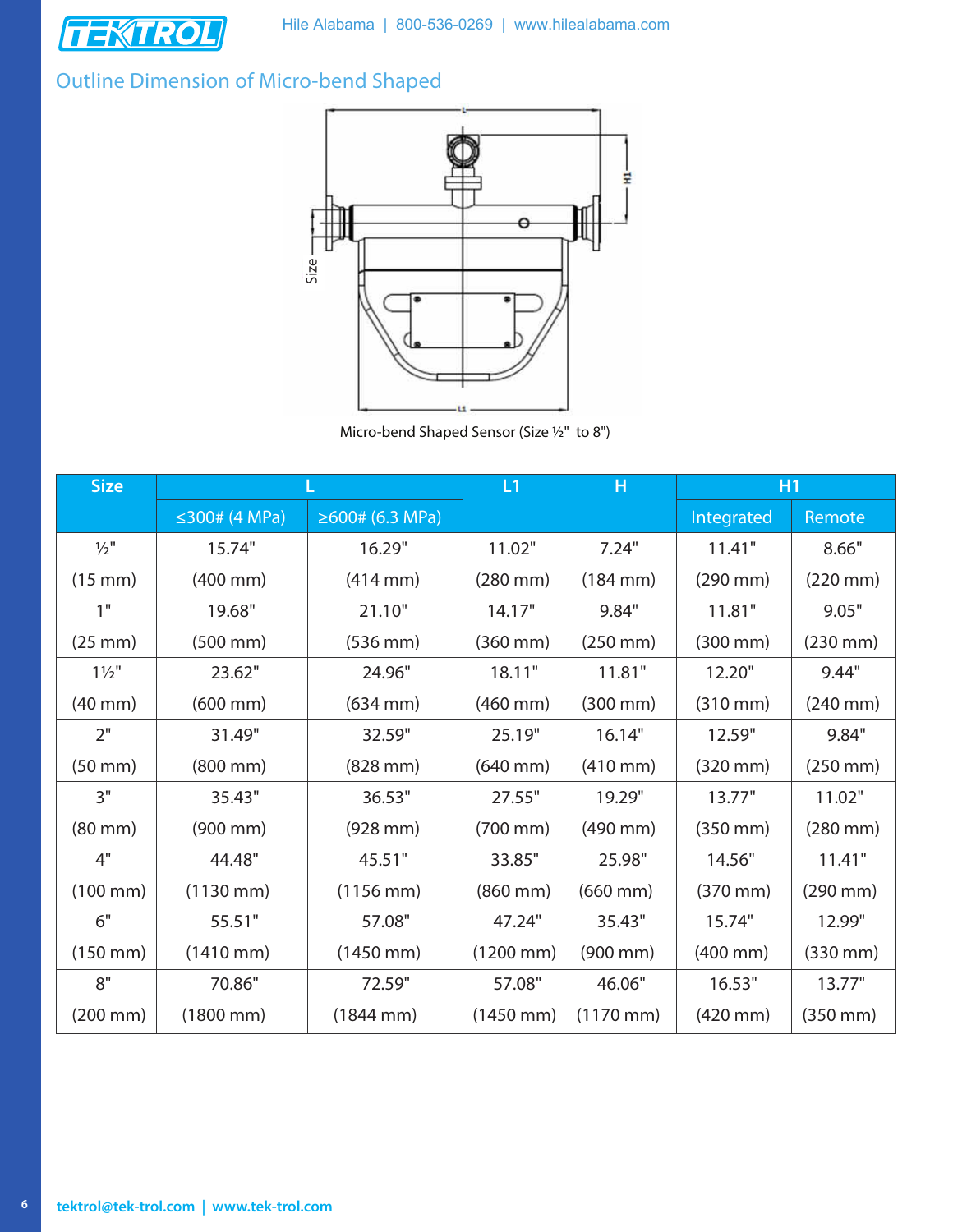

# **Specifications**

| Accuracy                    |                                                                             | $\pm 0.1\%$ , $\pm 0.2\%$ , $\pm 0.5\%$                          |  |  |  |  |  |  |
|-----------------------------|-----------------------------------------------------------------------------|------------------------------------------------------------------|--|--|--|--|--|--|
| Repeatability               |                                                                             | $\pm$ 0.05% (for 0.1% accuracy), $\pm$ 0.1% (for 0.2% accuracy), |  |  |  |  |  |  |
|                             | $\pm 0.25\%$ (for 0.5% accuracy)                                            |                                                                  |  |  |  |  |  |  |
| <b>Sensor Options</b>       |                                                                             | U-Series Shaped/Micro-bend Shaped/Triangle Shaped                |  |  |  |  |  |  |
| Process Media               | Liquid, Gas                                                                 |                                                                  |  |  |  |  |  |  |
| Transmitter                 | Digital type/Analog type                                                    |                                                                  |  |  |  |  |  |  |
| Power Supply                | 18-28 VDC, 85-220 VAC                                                       |                                                                  |  |  |  |  |  |  |
| <b>Maximum Pressure</b>     | 3770 PSI (26 MPa)                                                           |                                                                  |  |  |  |  |  |  |
| <b>Signal Output</b>        |                                                                             | 4-20 mA or Pulse Output or RS485 or HART                         |  |  |  |  |  |  |
| <b>Process Connections</b>  | DIN, ANSI Flanges                                                           |                                                                  |  |  |  |  |  |  |
| Electronics                 | Direct Mount or Remote Mount                                                |                                                                  |  |  |  |  |  |  |
| <b>Diagnostic Functions</b> | <b>Reset Totalizer</b>                                                      |                                                                  |  |  |  |  |  |  |
| <b>Graphic Display</b>      | <b>LED Display</b>                                                          |                                                                  |  |  |  |  |  |  |
| <b>Operating Elements</b>   | 3 optical keys for operator                                                 |                                                                  |  |  |  |  |  |  |
| <b>Additional Features</b>  | Low Flow Cut-off, Oil and Water Content Analysis, Zero Calibration, Flow    |                                                                  |  |  |  |  |  |  |
|                             | Calibration, Long-Term Stability, Zero Point Adjustment, Conforms IEC 61362 |                                                                  |  |  |  |  |  |  |
|                             | (Industrial) EMC Directive, Useful for all type of sensors i.e. U-Shaped,   |                                                                  |  |  |  |  |  |  |
|                             | Triangle Shaped, Micro-bend Shaped                                          |                                                                  |  |  |  |  |  |  |
| <b>Temperature Range</b>    | <b>Direct Mount</b>                                                         | -58 °F to 257 °F (-50 °C to 125 °C)                              |  |  |  |  |  |  |
|                             | <b>Remote Mount</b>                                                         | -58 °F to 392 °F (-50 °C to 200 °C)                              |  |  |  |  |  |  |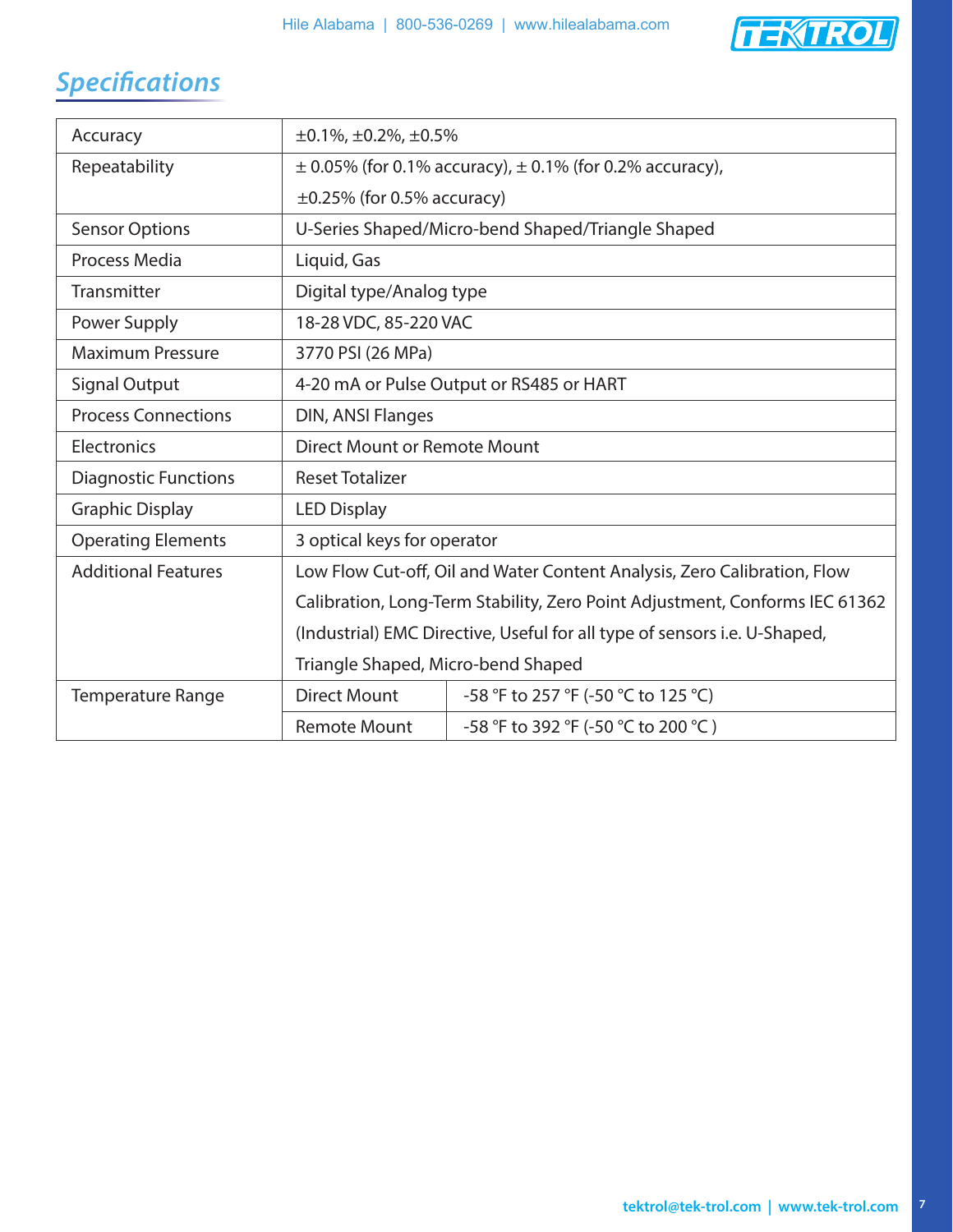

| <b>Size</b>              | <b>Maximum Pressure</b> |           |                |              |          |          |          |
|--------------------------|-------------------------|-----------|----------------|--------------|----------|----------|----------|
|                          | <b>232 PSI</b>          | 363 PSI   | <b>580 PSI</b> | 914 PSI      | 1450 PSI | 2321 PSI | 3626 PSI |
|                          | (1.6 MPa)               | (2.5 MPa) | (4.0 MPa)      | (6.3 MPa)    | (10 MPa) | (16 MPa) | (25 MPa) |
| $\frac{1}{2}$ " (15 mm)  | $\checkmark$            |           |                |              |          |          |          |
| 1" (25 mm)               |                         |           |                |              |          |          |          |
| $1\frac{1}{2}$ " (40 mm) | $\checkmark$            |           |                |              |          |          |          |
| 2" (50 mm)               | $\checkmark$            |           |                | $\checkmark$ |          |          |          |
| $3''(80 \text{ mm})$     |                         |           |                |              |          |          |          |
| 4" (100 mm)              |                         |           |                |              |          |          |          |
| 6" (150 mm)              | $\checkmark$            |           |                |              |          |          |          |
| $8''(200 \text{ mm})$    |                         |           |                |              |          |          |          |

# **Flow Ranges**

### Flow Range for liquid (U-Shaped)

| <b>Size</b><br>(Inch) | <b>Allowable Flow Range</b><br>(lb/h) | <b>Normal Flow Range</b><br>for Accuracy 0.1% (lb/h) | <b>Normal Flow Range</b><br>for Accuracy 0.2%, 0.5% (lb/h) |
|-----------------------|---------------------------------------|------------------------------------------------------|------------------------------------------------------------|
| $1\frac{1}{2}$ "      | $706 - 70547$                         | $4410 - 70547$                                       | $3307 - 70547$                                             |
| 2"                    | $1103 - 110231$                       | $6614 - 110231$                                      | $5512 - 110231$                                            |
| 3"                    | $3087 - 308647$                       | 13228 - 308647                                       | 12126 - 308647                                             |
| 4"                    | $4410 - 440924$                       | 33070 - 440924                                       | 26456 - 440924                                             |
| 6"                    | 11024 - 1102311                       | 77162 - 1102311                                      | 66139 - 1102311                                            |
| 8"                    | 22047 - 2204622                       | 154324 - 2204622                                     | 154324 - 2204622                                           |

### Flow Range for liquid (Micro-bend Shaped)

| <b>Size</b><br>(Inch) | <b>Allowable Flow Range</b><br>(lb/h) | <b>Normal Flow Range</b><br>for Accuracy 0.1% (lb/h) | <b>Normal Flow Range</b><br>for Accuracy 0.2%, 0.5% (lb/h) |  |  |
|-----------------------|---------------------------------------|------------------------------------------------------|------------------------------------------------------------|--|--|
| $\frac{1}{2}$ "       | $45 - 6613$                           | $441 - 6613$                                         | $331 - 6613$                                               |  |  |
| 1"                    | $177 - 17636$                         | $1323 - 17636$                                       | $882 - 17636$                                              |  |  |
| $1\frac{1}{2}$ "      | $530 - 52910$                         | $5292 - 52910$                                       | $2646 - 52910$                                             |  |  |
| 2"                    | $1103 - 110231$                       | 11024 - 110231                                       | $5512 - 110231$                                            |  |  |
| 3"                    | $1764 - 264554$                       | $17631 - 264554$                                     | $17637 - 264554$                                           |  |  |
| 4"                    | $3307 - 440924$                       | $33070 - 440924$                                     | 22047 - 440924                                             |  |  |
| 6"                    | 11024 - 1102311                       | 110232 - 1102311                                     | $55116 - 1102311$                                          |  |  |
| 8"                    | 22047 - 2204622                       | 220463 - 2204622                                     |                                                            |  |  |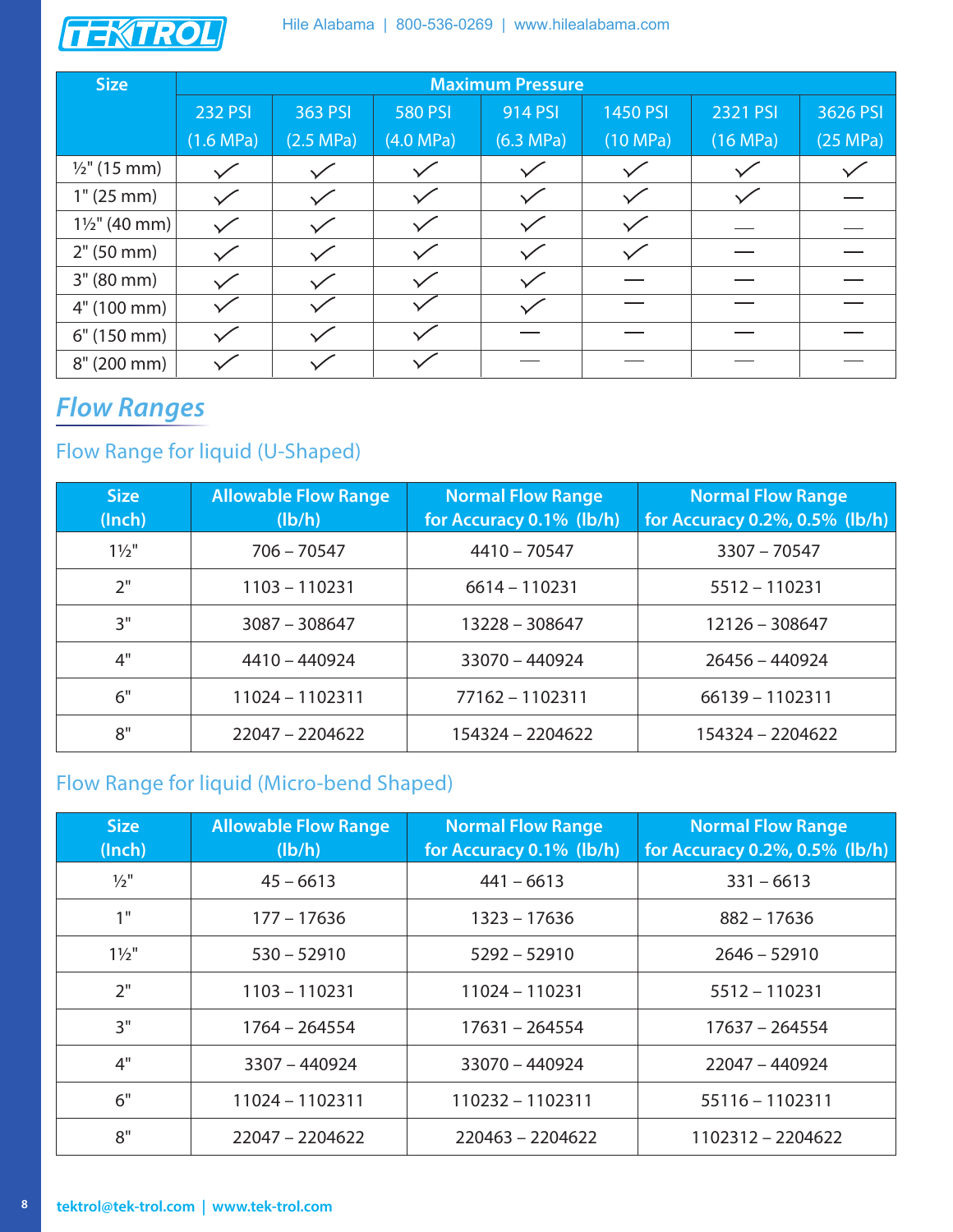

### Flow Range for Gas

| Size (Inch)     | <b>Measurable Flow Range (lb/h)</b> | Flow Range with 0.5% (lb/h) |  |  |
|-----------------|-------------------------------------|-----------------------------|--|--|
| $\frac{1}{2}$ " | $34 - 6613$                         | $166 - 6613$                |  |  |
| 1 <sup>11</sup> | $89 - 17636$                        | $445 - 17635$               |  |  |
| $1\frac{1}{2}$  | $706 - 70547$                       | $1770 - 70545$              |  |  |
| 2"              | 1103 - 110231                       | $2760 - 110230$             |  |  |
| 3"              | 1544 - 308647                       | 7720 - 308647               |  |  |
| 4"              | $2205 - 440924$                     | $11025 - 440924$            |  |  |
| 6"              | $5512 - 1102311$                    | 27560 - 1102311             |  |  |

### **Installation**

### Micro-bend Shaped installation

For Liquid or Slurry **For Gas** For Gas For Liquid, Slurry, or Gas



Picture-1 Picture-2 Picture-2 Picture-3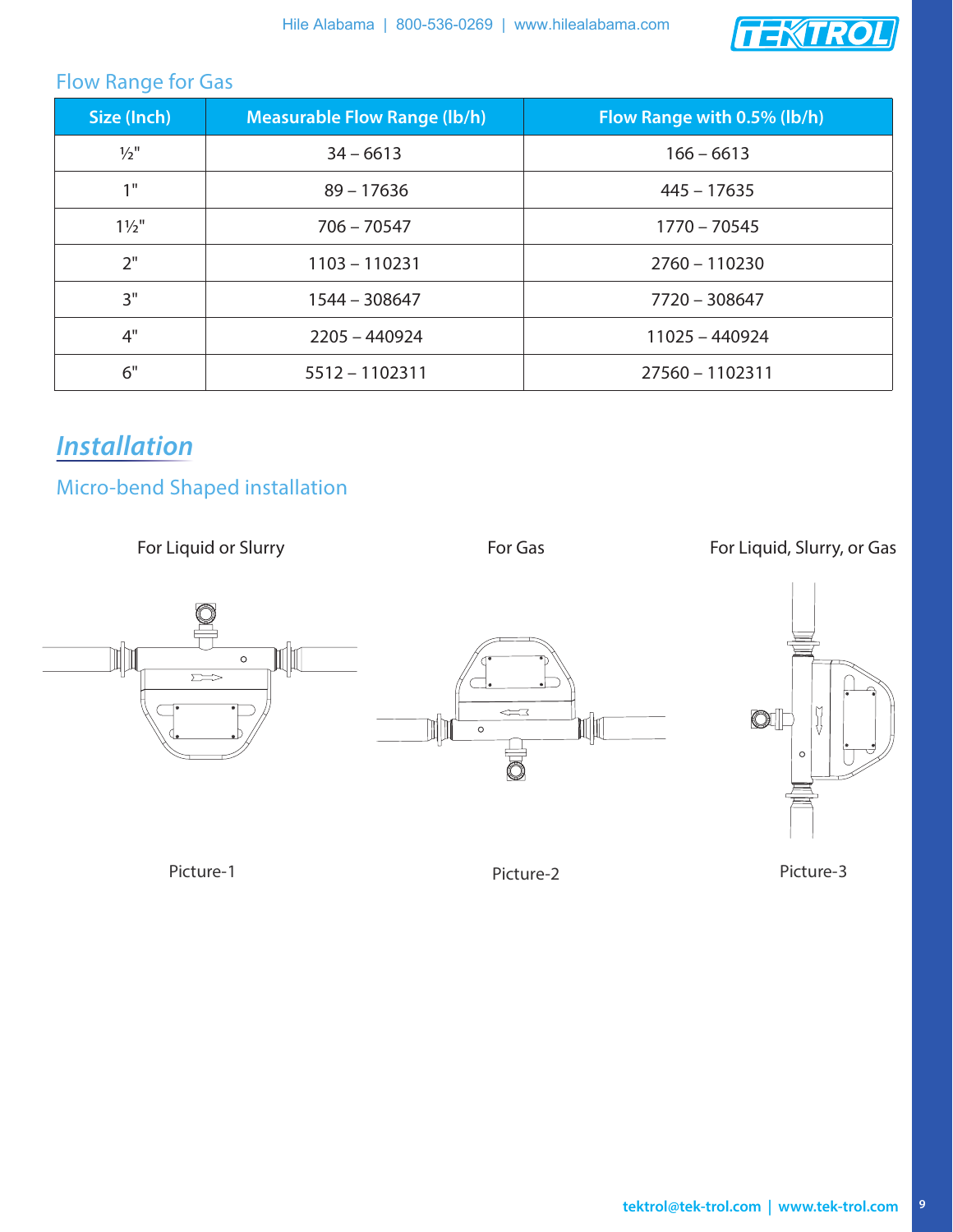

#### U-Shaped Installation



For the horizontal installation, the measuring tube should be installed downside of the pipeline when the process medium is liquid or slurry (shown in Picture 1) and upside of the pipeline when the process medium is gas (shown in Picture 2). For vertical installation, the measuring tube should be installed beside the pipeline when the process medium is liquid, slurry, or gas (shown in Picture 3).

If gas bubbles are expected, the meters must not be mounted at the highest point of the tubing (A). If solid particles are expected the meters must not be mounted at the lowest point (B) of the pipeline. The meters must not be mounted in a drop line near the open end (C), as this can cause the meters to run empty.

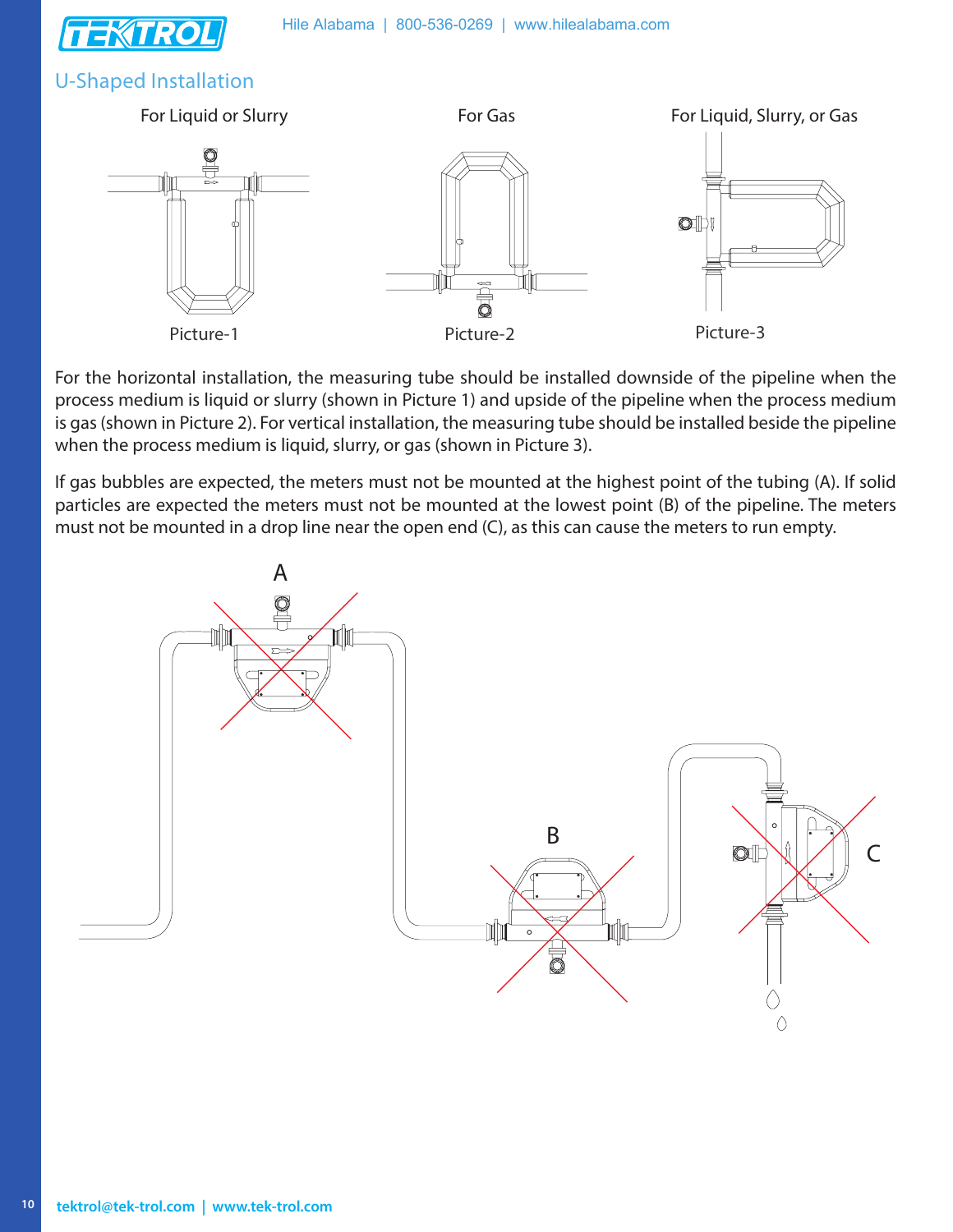# **TEXTROL**

# **Model Chart**

| <b>EXAMPLE</b>       | Tek-Cor 1100A | $\overline{2}$ | $\mathbf{1}$   | 025B | $\mathbf{1}$   | S | 150 | $\mathbf{1}$   | Е | Tek-Cor 1100A-2-1-025B-1-S-150-1-E                    |
|----------------------|---------------|----------------|----------------|------|----------------|---|-----|----------------|---|-------------------------------------------------------|
| <b>Series</b>        | Tek-Cor 1100A |                |                |      |                |   |     |                |   | <b>Coriolis Mass Flow Meter</b>                       |
|                      |               | $\mathbf{1}$   |                |      |                |   |     |                |   | U-Shaped                                              |
| Type                 |               | $\overline{2}$ |                |      |                |   |     |                |   | Micro-bend Shaped                                     |
|                      |               | 3              |                |      |                |   |     |                |   | <b>Triangle Shaped</b>                                |
| <b>Process Media</b> |               |                | $\overline{1}$ |      |                |   |     |                |   | Liquid or Gas                                         |
|                      |               |                |                | 015A |                |   |     |                |   | $\frac{1}{2}$ , ± 0.5% Accuracy (M and T type only)   |
|                      |               |                |                | 025A |                |   |     |                |   | 1", $\pm$ 0.5% Accuracy (M and T type only)           |
|                      |               |                |                | 040A |                |   |     |                |   | $1-y_2$ ", $\pm$ 0.5% Accuracy (M and U type only)    |
|                      |               |                |                | 050A |                |   |     |                |   | $2$ ", $\pm$ 0.5% Accuracy (M and U type only)        |
|                      |               |                |                | 080A |                |   |     |                |   | $3''$ , $\pm$ 0.5% Accuracy (M and U type only)       |
|                      |               |                |                | 100A |                |   |     |                |   | $4$ ", $\pm$ 0.5% Accuracy (M and U type only)        |
|                      |               |                |                | 150A |                |   |     |                |   | $6$ ", $\pm$ 0.5% Accuracy (M and U type only)        |
|                      |               |                |                | 200A |                |   |     |                |   | $8''$ , $\pm$ 0.5% Accuracy (M and U type only)       |
|                      |               |                |                | 015B |                |   |     |                |   | $\frac{1}{2}$ , ± 0.2% Accuracy (M and T type only)   |
|                      |               |                |                | 025B |                |   |     |                |   | $1$ ", $\pm$ 0.2% Accuracy (M and T type only)        |
|                      |               |                |                | 040B |                |   |     |                |   | $1-\frac{1}{2}$ , ± 0.2% Accuracy (M and U type only) |
| Size and             |               |                |                | 050B |                |   |     |                |   | $2$ ", $\pm$ 0.2% Accuracy (M and U type only)        |
| Accuracy             |               |                |                | 080B |                |   |     |                |   | $3"$ , $\pm$ 0.2% Accuracy (M and U type only)        |
|                      |               |                |                | 100B |                |   |     |                |   | $4$ ", $\pm$ 0.2% Accuracy (M and U type only)        |
|                      |               |                |                | 150B |                |   |     |                |   | $6$ ", $\pm$ 0.2% Accuracy (M and U type only)        |
|                      |               |                |                | 200B |                |   |     |                |   | 8", ± 0.2% Accuracy (M and U type only)               |
|                      |               |                |                | 015C |                |   |     |                |   | $\frac{1}{2}$ , ± 0.1% Accuracy (M and T type only)   |
|                      |               |                |                | 025C |                |   |     |                |   | $1$ ", $\pm$ 0.1% Accuracy (M and T type only)        |
|                      |               |                |                | 040C |                |   |     |                |   | $1-y_2$ ", $\pm$ 0.1% Accuracy (M and U type only)    |
|                      |               |                |                | 050C |                |   |     |                |   | $2"$ , $\pm$ 0.1% Accuracy (M and U type only)        |
|                      |               |                |                | 080C |                |   |     |                |   | $3''$ , $\pm$ 0.1% Accuracy (M and U type only)       |
|                      |               |                |                | 100C |                |   |     |                |   | $4$ ", $\pm$ 0.1% Accuracy (M and U type only)        |
|                      |               |                |                | 150C |                |   |     |                |   | $6''$ , $\pm$ 0.1% Accuracy (M and U type only)       |
|                      |               |                |                | 200C |                |   |     |                |   | $8''$ , $\pm$ 0.1% Accuracy (M and U type only)       |
| <b>Electronics</b>   |               |                |                |      | $\mathbf{1}$   |   |     |                |   | <b>Direct Mount</b>                                   |
|                      |               |                |                |      | $\overline{2}$ |   |     |                |   | Remote Mount (comes with 10 meters of cable)          |
|                      |               |                |                |      |                | 1 |     |                |   | 4-20 mA, HART, Pulse                                  |
| Output               |               |                |                |      |                | S |     |                |   | 4-20 mA, Modbus RS485, Pulse                          |
|                      |               |                |                |      |                |   | 025 |                |   | DIN 2.5 MPa Flange                                    |
|                      |               |                |                |      |                |   | 040 |                |   | DIN 4 MPa Flange                                      |
|                      |               |                |                |      |                |   | 100 |                |   | DIN 10 MPa Flange                                     |
| Process              |               |                |                |      |                |   | 160 |                |   | DIN 16 MPa Flange                                     |
| Connection           |               |                |                |      |                |   | 260 |                |   | DIN 26 MPa Flange                                     |
|                      |               |                |                |      |                |   | 150 |                |   | 150# ANSI Flange                                      |
|                      |               |                |                |      |                |   | 300 |                |   |                                                       |
|                      |               |                |                |      |                |   |     |                |   | 300# ANSI Flange                                      |
|                      |               |                |                |      |                |   | 600 | $\mathbf{1}$   |   | 600# ANSI Flange                                      |
| <b>Power Supply</b>  |               |                |                |      |                |   |     | $\overline{2}$ |   | 18-28 VDC<br>85-220 VAC                               |
|                      |               |                |                |      |                |   |     |                |   |                                                       |
| <b>Approvals</b>     |               |                |                |      |                |   |     |                | E | UL Class I Div. I                                     |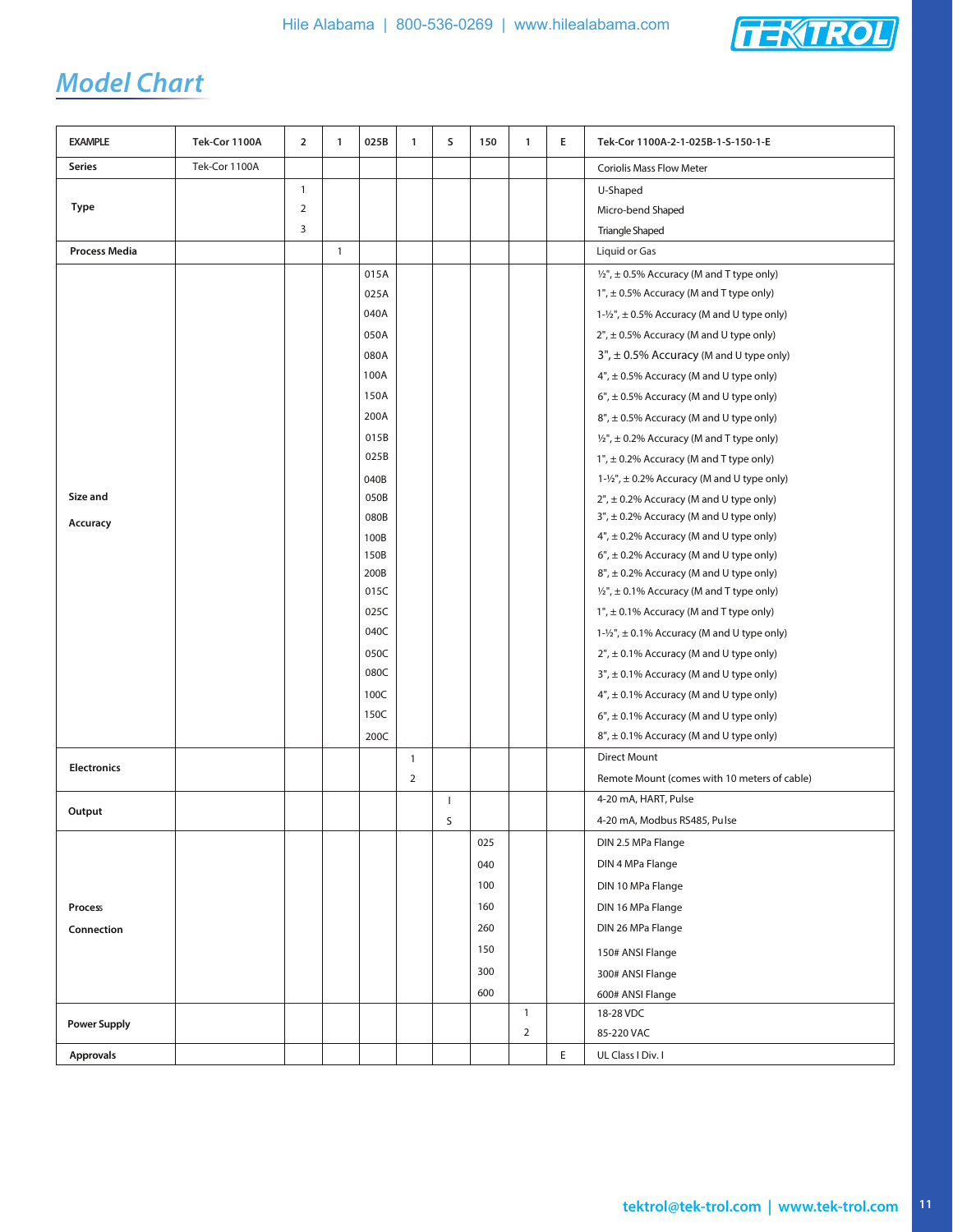

# **Popular Models**

| <b>MODEL NO.</b>           | <b>DESCRIPTION</b>                           |
|----------------------------|----------------------------------------------|
| 1100A-2-1-015A-1-S-150-1-E | Explosion-proof 1/2", 0.5%, 150# ANSI Flange |
| 1100A-2-1-025A-1-S-150-1-E | Explosion-proof 1", 0.5%, 150# ANSI Flange   |
| 1100A-2-1-040A-1-S-150-1-E | Explosion-proof 1.5", 0.5%, 150# ANSI Flange |
| 1100A-2-1-050A-1-S-150-1-E | Explosion-proof 2", 0.5%, 150# ANSI Flange   |
| 1100A-2-1-080A-1-S-150-1-E | Explosion-proof 3", 0.5%, 150# ANSI Flange   |
| 1100A-2-1-015B-1-S-150-1-E | Explosion-proof 1/2", 0.2%, 150# ANSI Flange |
| 1100A-2-1-025B-1-S-150-1-E | Explosion-proof 1", 0.2%, 150# ANSI Flange   |
| 1100A-2-1-040B-1-S-150-1-E | Explosion-proof 1.5", 0.2%, 150# ANSI Flange |
| 1100A-2-1-050B-1-S-150-1-E | Explosion-proof 2", 0.2%, 150# ANSI Flange   |
| 1100A-2-1-080B-1-S-150-1-E | Explosion-proof 3", 0.2%, 150# ANSI Flange   |